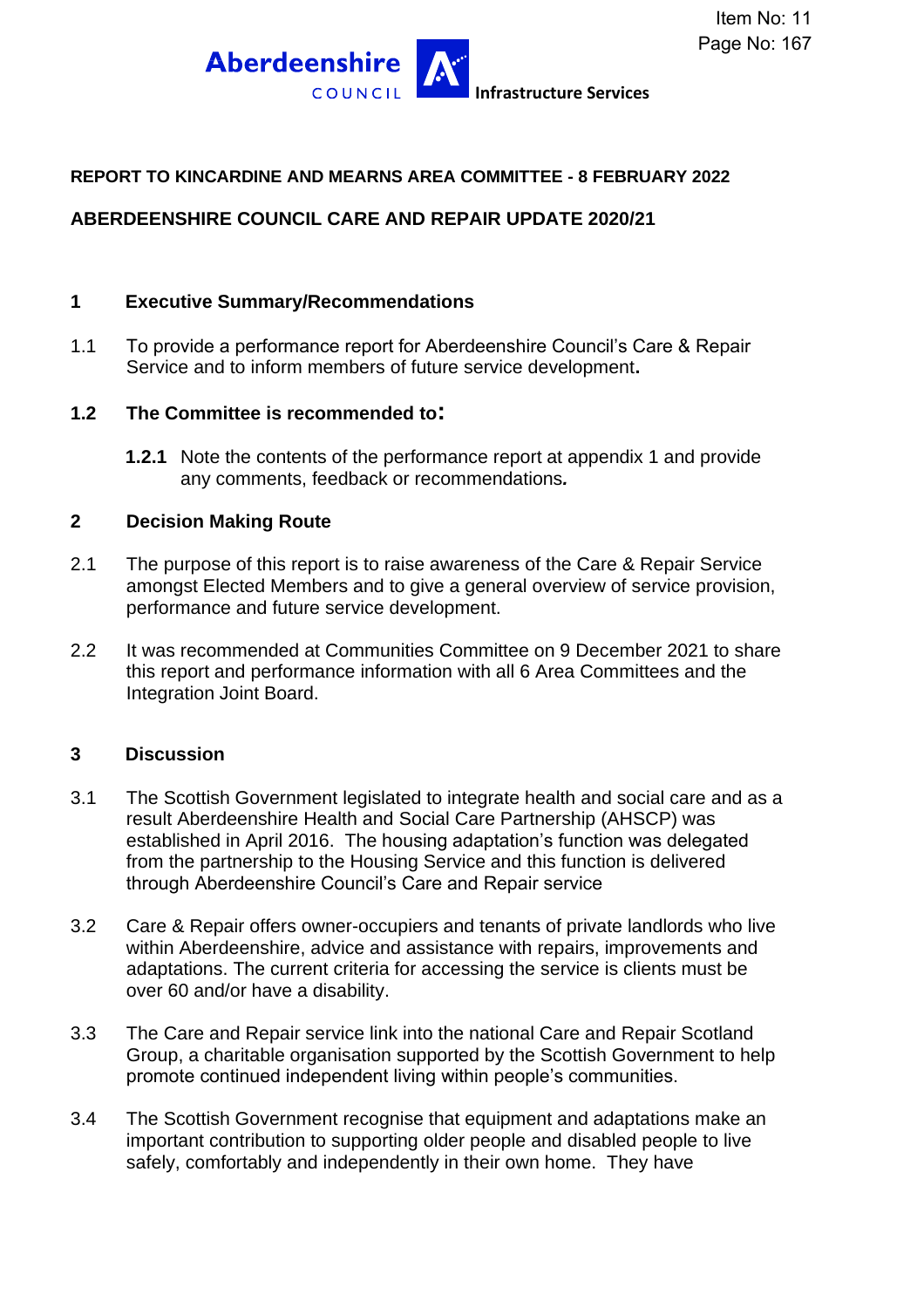committed to a consultation and a review of the current guidance on good practice.

- 3.5 Through our Adaptations Working Group, we will endeavour to review our practices in line with the new Scottish Government Guidance to ensure that they are streamlined, standardised, tenure neutral and in line with best practice
- 3.6 **Appendix 1** provides key performance information for Aberdeenshire's Care and Repair Service over the last 3 years and informs on future challenges and service development.

## **4 Council Priorities, Implications and Risk**

- 4.1 Delivering adaptations, small repairs, advice and assistance through the Council's Scheme of Assistance helps deliver the Strategic Priorities "Health and Wellbeing" within Pillar of "Our People", having the right people in the right place, at the right time as well as the Local Housing Strategy 2018-2023.
- 4.2 The table below shows whether risks and implications apply if the recommendation(s) is (are) agreed.

| <b>Subject</b>                    | Yes                     | <b>No</b> | N/A |
|-----------------------------------|-------------------------|-----------|-----|
| Financial                         |                         | X         |     |
| <b>Staffing</b>                   |                         | X         |     |
| <b>Equalities and Fairer Duty</b> | <b>IIIA</b> attached as | X         |     |
| Scotland                          | Appendix xx]            |           |     |
| Children and Young People's       | <b>IIIA</b> attached as | X         |     |
| <b>Rights and Wellbeing</b>       | Appendix xx]            |           |     |
| Climate Change and                | <b>IIIA</b> attached as | X         |     |
| Sustainability                    | Appendix xx]            |           |     |
| <b>Health and Wellbeing</b>       | <b>IIIA</b> attached as | X         |     |
|                                   | Appendix xx]            |           |     |
| <b>Town Centre First</b>          | <b>IIA</b> attached as  | X         |     |
|                                   | Appendix xx]            |           |     |

- 4.3 There are no staffing implications as a result of this report.
- 4.4 The screening section as part of Stage One of the Integrated Impact Assessment process has not identified the requirement for any further detailed assessments to be undertaken. The report is principally designed to provide an update on the Care and Repair service for 2020/21. There will be no differential impact, because of the report, on people with protected characteristics.
- 4.5 The following Risks have been identified as relevant to this matter on a Corporate Level:
	- ACORP001 Budget Pressures. Disabled adaptation grant is funded from the General Fund Capital Plan. The current Private Sector Housing Grant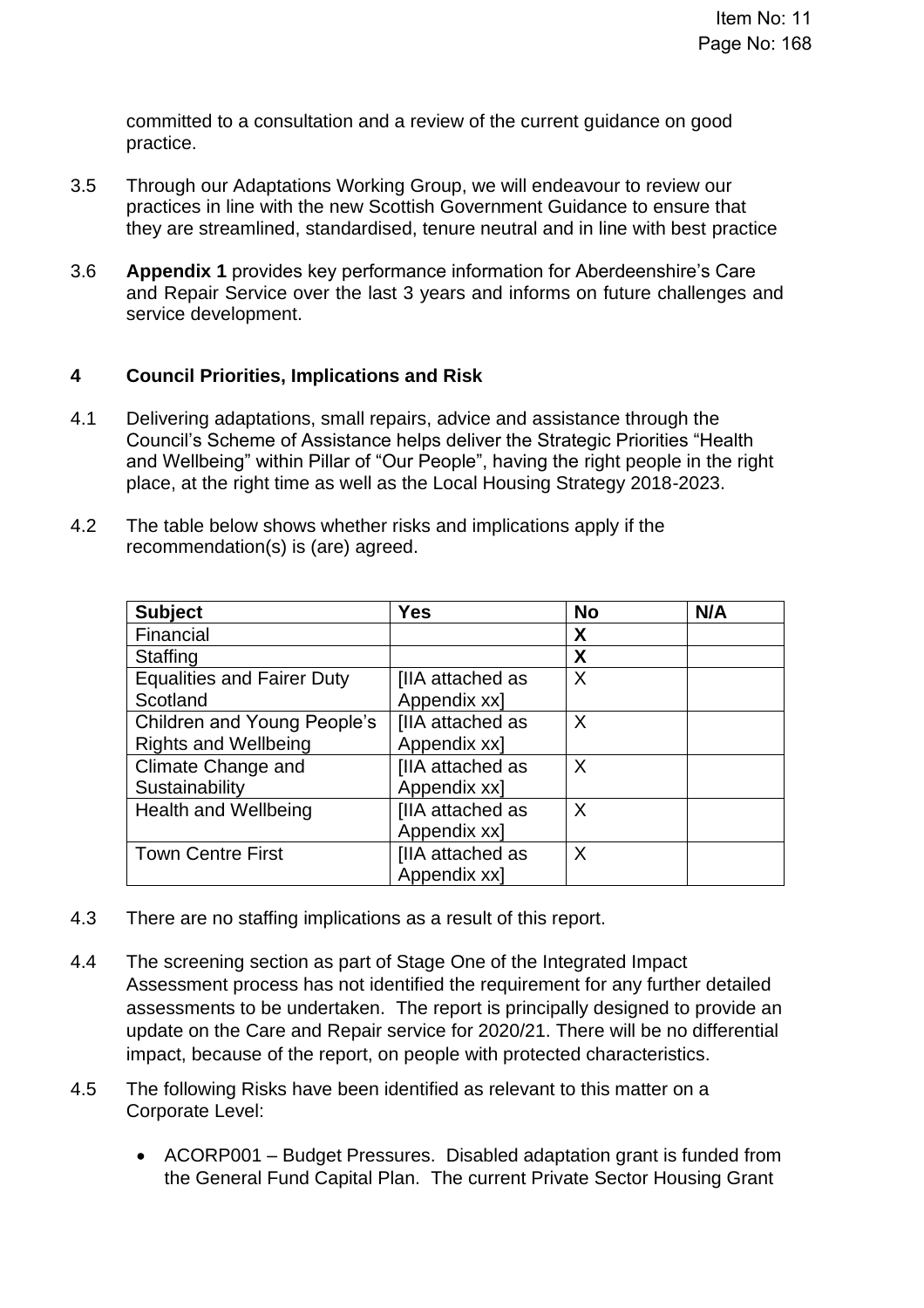spend averages at around £800,000 per year and has generally met demand. It is anticipated that demand for the service will remain high due to the increase in our ageing population together with the increasing costs for building materials and labour is likely to create a risk of the current allocation not meeting demand

- ACORP005 Working with other organisations (e.g. supply chains, outsourcing and partnership working). These will be monitored as appropriate. [Corporate Risk Register](https://aberdeenshire.sharepoint.com/sites/EvidenceBank/Shared%20Documents/General/3.%20Performance/Links%20from%20Narrative/3.5%20External%20Scruitiny%20and%20Risk/34.%20Aberdeenshire%20Corporate%20Risk%20Register.pdf#search=corporate%20risk%20register)
- 4.6 The following risks have been identified as relevant to this matter on a Strategic Level:
	- ISSR002, ISSR003 Housing Provision [Directorate Risk Register](https://aberdeenshire.sharepoint.com/sites/EvidenceBank/Shared%20Documents/General/3.%20Performance/Links%20from%20Narrative/3.5%20External%20Scruitiny%20and%20Risk/35.%20%20Business%20Services%20Directorate%20Risks%20Register.pdf#search=strategic%20risk%20register)

# **5 Scheme of Governance**

- 5.1 The Head of Finance and Monitoring Officer within Business Services have been consulted in the preparation of this report and their comments are incorporated within the report and are satisfied that the report complies with the [Scheme of Governance](https://www.aberdeenshire.gov.uk/council-and-democracy/scheme-of-governance/) and relevant legislation.
- 5.2 The Committee is able to consider this item in terms of Section B.1.2 of the [List](http://publications.aberdeenshire.gov.uk/dataset/c8044f6f-e327-499f-bbc7-94ae9d699559/resource/8d829bb9-95e7-4c83-bc0b-63b76bcba159/download/list-of-committee-powers.pdf)  [of Committee Powers in Part 2A](http://publications.aberdeenshire.gov.uk/dataset/c8044f6f-e327-499f-bbc7-94ae9d699559/resource/8d829bb9-95e7-4c83-bc0b-63b76bcba159/download/list-of-committee-powers.pdf) of the Scheme of Governance as it relates to the Committee's powers to consider, comment and make recommendations to Services and any other appropriate Committee on any matter or policy which impacts its Area.

## **Alan Wood Director of Infrastructure Services**

Report prepared by Nicola Murray, Private Sector Housing Team Leader and Billy Wishart, Senior Private Sector Housing Officer. November 2021

List of Appendices: Appendix 1 – Aberdeenshire Council Care and Repair Update December 2021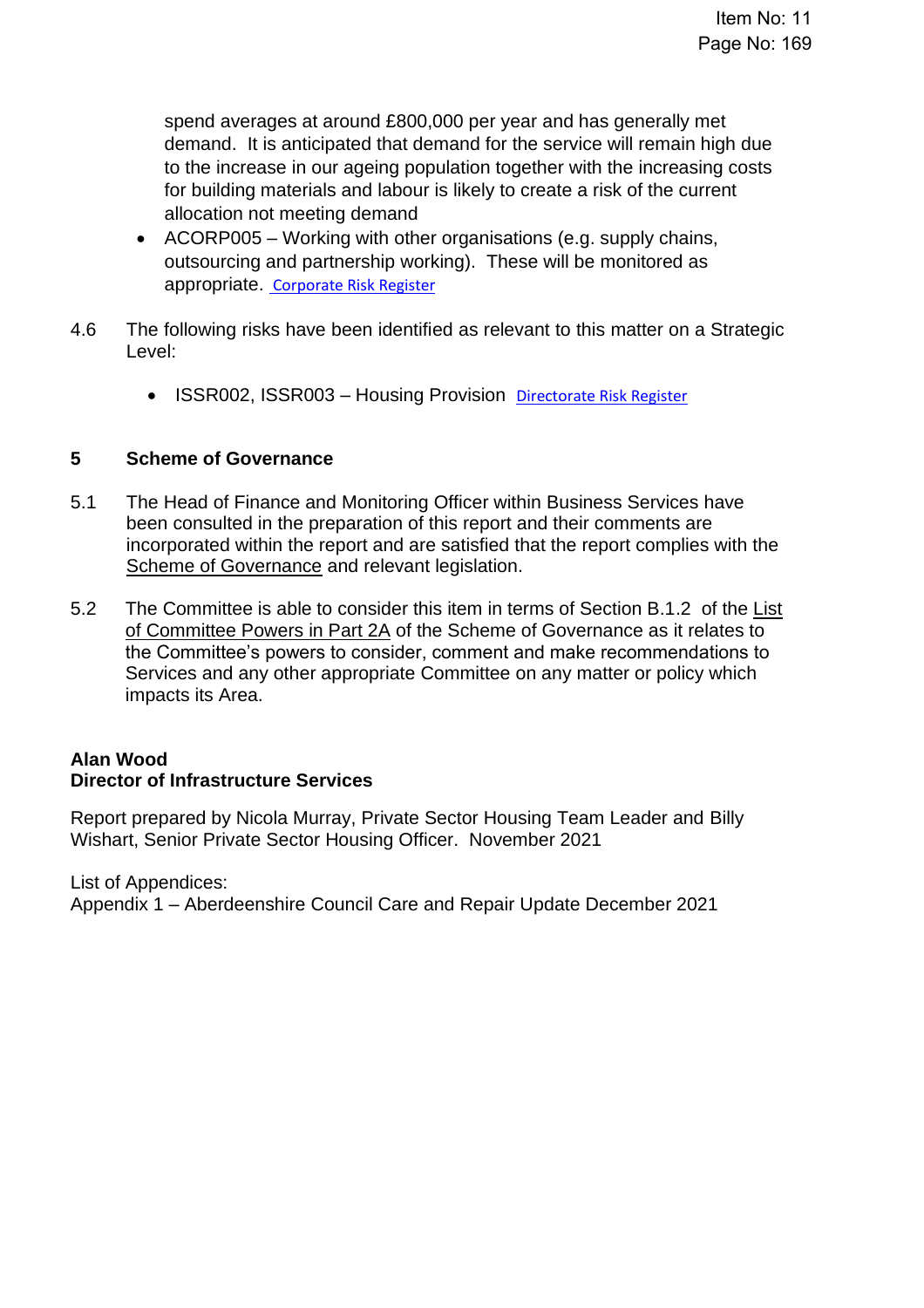# **Appendix 1**

## **Aberdeenshire Council Care and Repair Update December 2021**

## **1. Introduction – Service Provision**

- 1.1 Aberdeenshire Care and Repair currently provides the following services to homeowners and private tenants who are over the age of 60 and/or have a disability:
	- Disabled Adaptations and Grants
	- Providing Small Repairs Grants
	- Providing Information, advice practical and in some circumstances financial assistance on how to repair and maintain your home through the council's [Scheme of Assistance](https://www.aberdeenshire.gov.uk/media/21397/2017-statement-of-assistance-document-final.pdf)
	- Signposting and referring clients for assistance with income maximisation, fuel poverty and financial health checks

### **2. Disabled Adaptations**

- 2.1 Local Authorities have a duty under the Housing (Scotland) Act 2006 to provide financial assistance in the form of a grant to homeowners who have a disability and require their home to be adapted to meet their needs and enable independent living.
- 2.1.2 All local authorities must provide a minimum grant of 80% of any structural adaptations. Grant funding of up to 100% can be awarded, depending on a client's financial circumstances and whether they are in receipt of qualifying benefits. It should be noted that grant funding is not provided to extend the original structure of a house to create additional living accommodation, but the original structure may be extended to provide a standard amenity (e.g., Fixed bath or shower, wash hand basin or toilet).
- 2.1.3 Examples of work that can be funded through a grant are:
	- Level access shower
	- Ramp
	- Stair-lift
	- Through floor lift
	- Widening doors to allow wheelchair access.
- 2.1.4 The role of the Private Sector Housing Officer (PSHO) is to help facilitate adaptations and ensure that the work is completed professionally and at the required standard. Officers work extremely flexibly and can offer as much or as little support as the clients need. They encourage clients to choose their own contractors to deliver the work, the majority of which are usually local so there are benefits to both the local economy and the local community as well as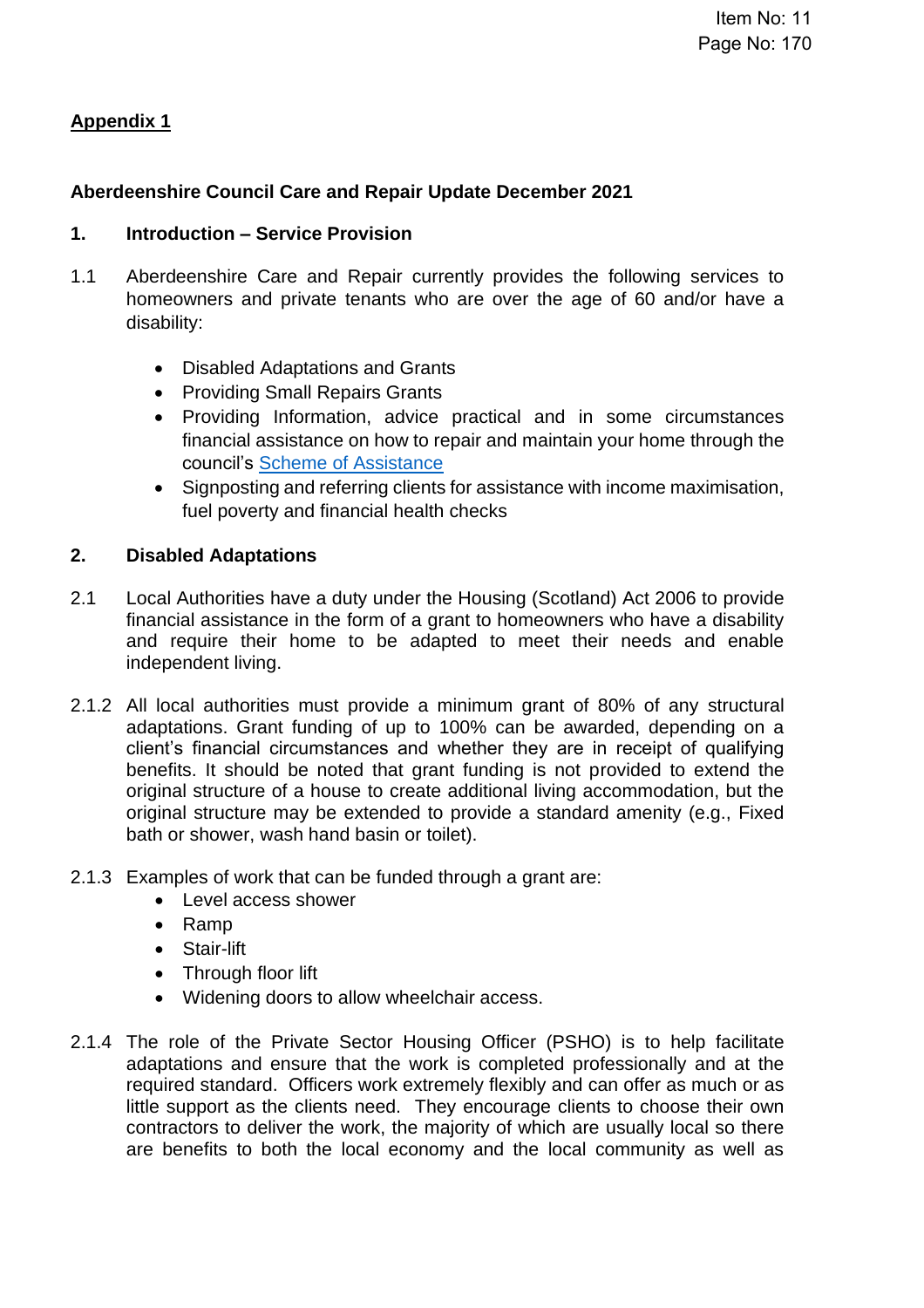promoting good relationships between local contractors and clients within our communities.



2.1.5 In terms of performance, the tables below highlight some key performance information over the last 3 years.



- 2.1.6 The tables highlight the demand in the service. In a typical year the team deal with around 300 referrals and facilitate over 200 adaptations. The team started to fully utilise the UNIFORM database in 2018, they streamlined processes and introduced a Tasking and Co-ordinating Group (T&CG) where partner meet on a regular basis to improve communication and problem solve which resulted in a year-on-year reduction in the number of days taken to complete an adaptation (11% reduction in 19/20).
- 2.1.7 The numbers and spend naturally fell at the tail end of 19/20 and throughout 20/21 due to the Covid-19 pandemic. We had to content with the difficulties of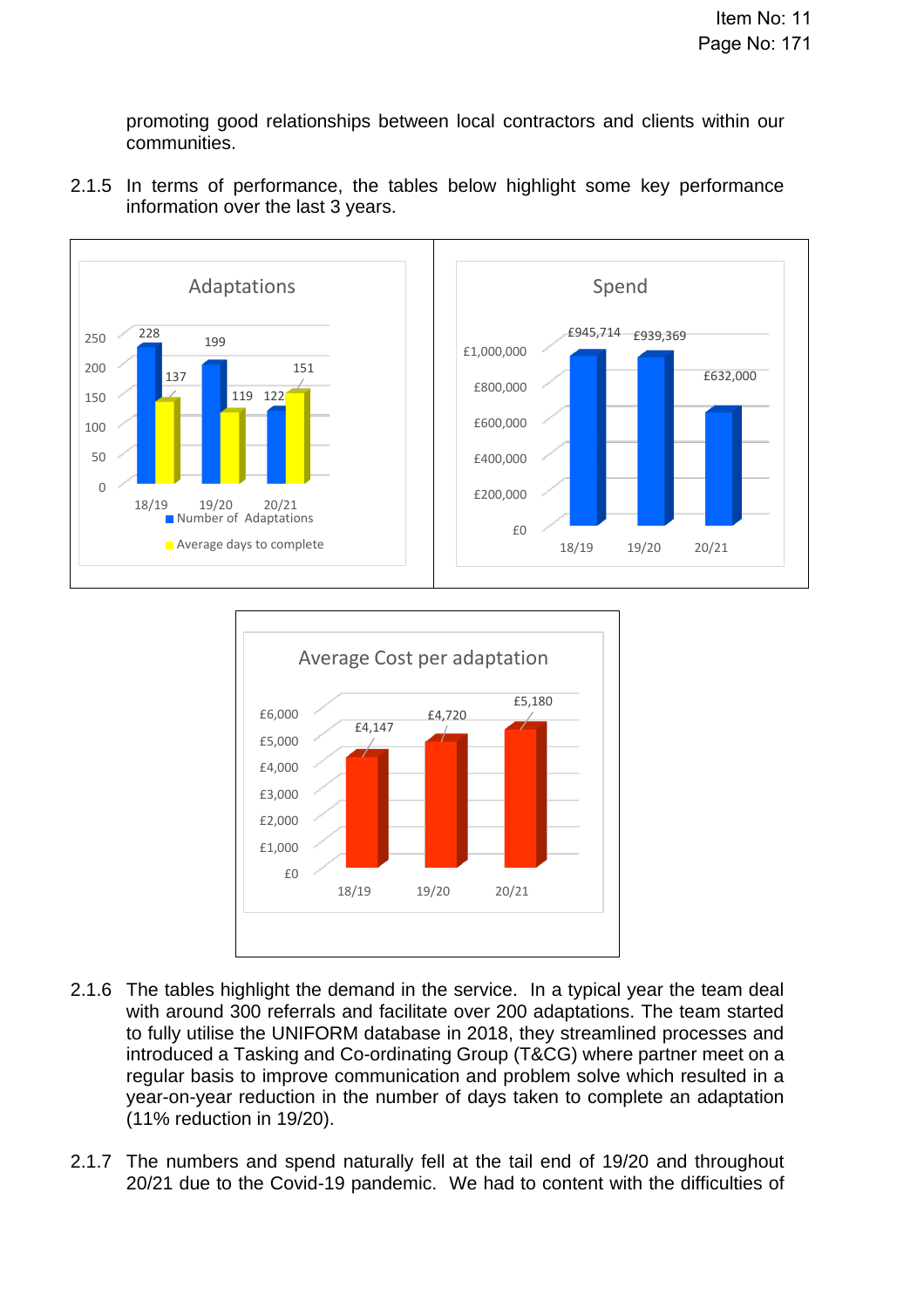clients and staff shielding, contractors furloughing staff, Occupational Therapists (OT's) seconded into alternative roles, shortages of materials etc. Nevertheless, it should be noted that the average cost of adaptations continues to rise.

2.1.8 As we come out of the pandemic and return to normality, demand for the service is as high as ever. The OT services are currently working through a backlog of referrals, and we continue to work closely and in partnership with them to ensure that we streamline our processes wherever we can and prioritise the cases that are in most need.

### 2.2 **Disabled Adaptations – Future Challenges and Service Development**

- 2.2.1 The consequences of the pandemic caused an underspend in 2020/21 which resulted in a reduction in the 21/22 budget from £1 million to £679,000. However, we anticipate that our spend will be over £1million this year. This is expected because we have received a greater number of referrals than usual as the OT service work their way through a backlog and, since restrictions eased, the team and local contractors have worked hard to reduce the backlog of previously approved adaptations. To put this into some context, this year the team have completed 113 adaptations at a cost of £691,439 meaning that we are on track to complete the usual 200+ adaptations over the course of the year.
- 2.2.2 Further budget implications arise from the increase in costs of building materials, these have risen by approx. 15–20%. Feedback from the construction industry is that although costs are likely to stabilise, it is unlikely that they will come down anytime soon.
- 2.2.3 Throughout the pandemic we have adapted our working practices to suit, we have moved most our processes to electronic and reduced the number of visits and joint visits. OT's now include photographs or videos of room layout along with referrals and we can use video calls where appropriate. Although some of our more vulnerable clients still have difficulty communicating with us electronically, we have had a great deal of success with most clients.
- 2.2.4 We have worked with the OT Service to develop a fast-track referral process for straight forward level access shower adaptations, reducing the time frame for installation and officer visits.
- 2.2.5 We are currently undertaking a review of our process for ramps. Traditionally, wherever possible, permanent ramping has been favoured because it has a longer life span and is aesthetically better looking. However, permanent ramping is more expensive, takes much longer to install and in some cases is only required for a limited period time. Going forward the intention is to provide modular ramping as a default, except in exceptional circumstances. This will result in quicker outcomes for the client, a reduction in officer time and a reduction in costs.
- 2.2.5 We continue to work with colleagues in Health and Social Care through the Adaptations Working Group to look for ways to streamline processes and review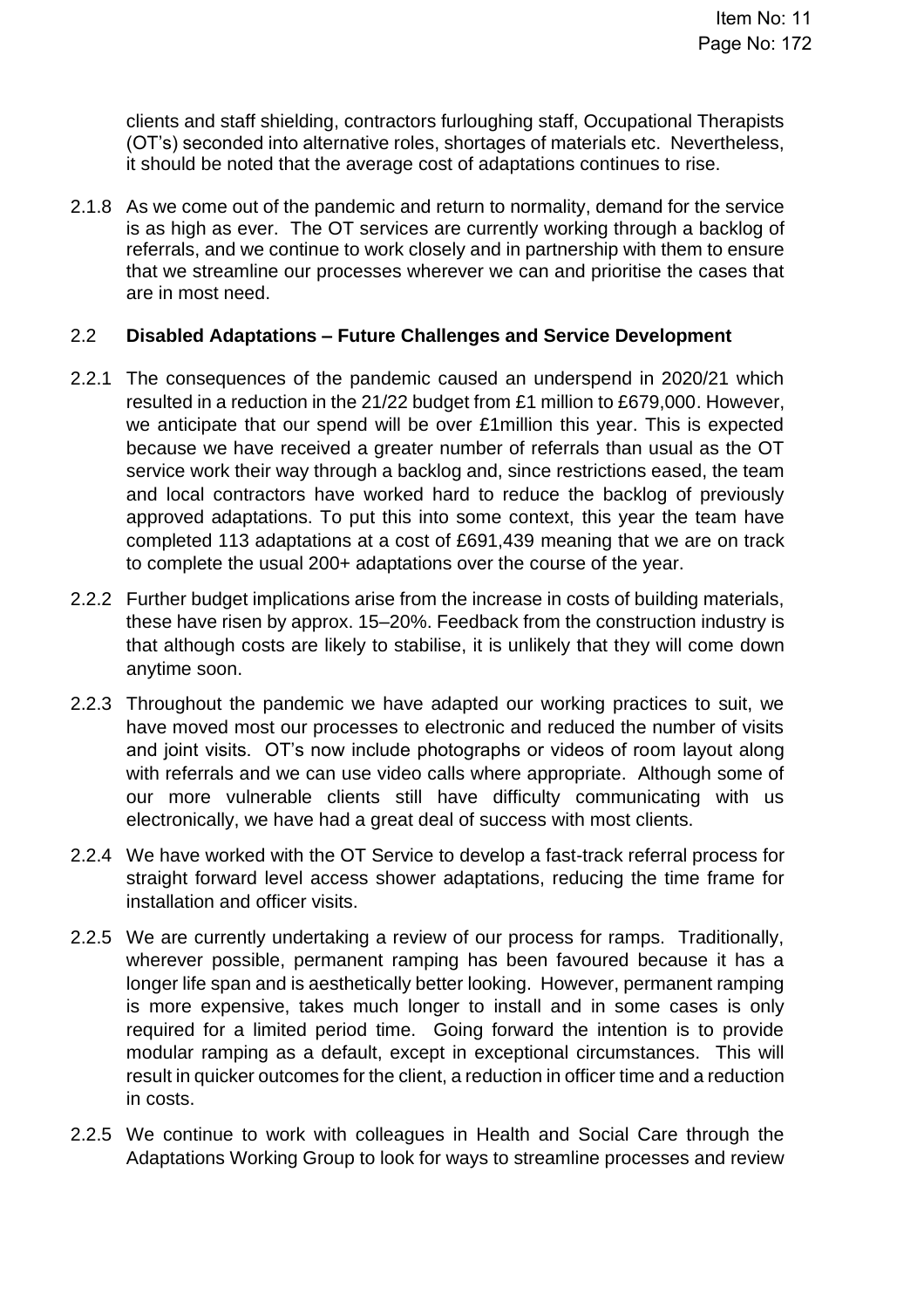delivery of adaptations. We intend to focus on high-cost equipment (e.g., specialist baths, rise and fall kitchen units etc.) next.

## **3. Small Repair Grants Service**

- 3.1 Small repair grants are available to Care & Repair clients, i.e., those over 60 or who have a disability. They cover small internal and external repairs. The main aim of this grant is to assist with small repairs to keep the house wind and watertight, secure, free from any safety hazards and ultimately to prevent further disrepair.
- 3.2 The current service entitles all clients over 60 or who have a disability to two small repair grants up to a value of £150 each. £50,000 is set aside each year to provide this assistance. Over the last few years, we have seen an underspend in this budget, mainly because we identified a pattern emerging of regular clients contacting each year to have general maintenance (e.g., gutter clearing) and because we wanted to review the criteria with the aim of widening the reach to ensure that those most in need could have access to this valuable service.
- 3.3 The tables below outline the demand on the service over the last 3 years. As outlined before, covid has had an impact of demand, however, in a typical year we would usually carry out over 200 small repairs and, we anticipate that demand for the service will increase again as we move out of the pandemic.



# 3.4 **Small Repairs – Future Challenges and Service Development**

3.4.1 We are in the process of reviewing this service with the intention of widening the reach so that we can target the service to those most in need. We want to encourage a referral process and provide further help to clients referred to us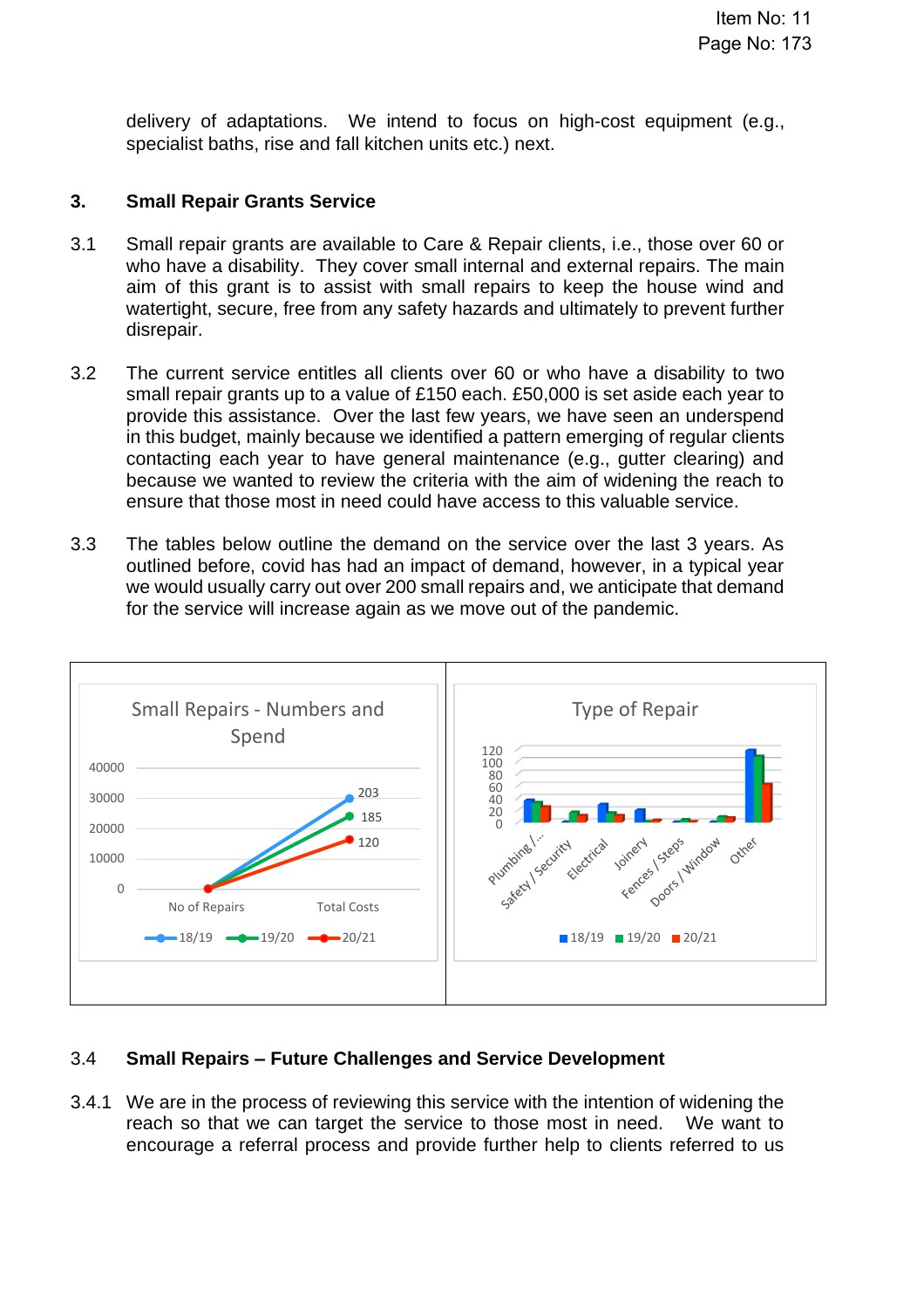from partner services such as H&SC and build on current help already being provided to clients who are being supported by other services.

- 3.4.2 As well as reviewing service delivery, we will have to review criteria to ensure that the service reaches those most in need. Currently, this service is only open to C & R Clients. Our thinking is that we want to change these criteria to enable us to provide assistance to those most in need, regardless of age. This may include, for example, low-income families etc. We will work with our partners in H&SC to develop future criteria and a referral process.
- 3.4.3 From February 2022 private homes should all have been upgraded in accordance with the new smoke and fire alarm regulations. The Scottish Government provided funding of £500,000 for distribution to Care & Repair Organisations or Local Authorities to assist our most vulnerable clients to meet the new regulations. Aberdeenshire Council was successful in its bid for funding and have been awarded £15,000. We are working in partnership with the Joint Equipment Store who will assist us in installing smoke and heat detection into around 70 homes across Aberdeenshire.
- 3.4.4 The qualifying criteria for this is that each client must be of pension age, in receipt of guaranteed element of pension credit or have a disability and be in a support group and in receipt of employment support allowance. Our allocation of £15,000 should enable us to help 70 - 80 clients with this work.

### 4. **Information, Advice and Financial Assistance through Scheme of Assistance**

- 4.1 The Scheme of Assistance is open to All citizens of Aberdeenshire. We assist independent living by providing information, advice, practical and in some cases financial assistance for repairs and maintenance to their homes. The table below outlines the team's information and advice activity.
- 4.2 It should be noted that the number of visits required can vary enormously depending on the type of assistance the client requires. Visits dropped dramatically in 2020/21 due to covid restrictions.
- 4.3 Practical assistance involves sourcing independent trades and quotes for clients and ensuring that the prices quoted are fair and reasonable.
- 4.4 The housing policy statement was broadened in 2018 to allow provision of financial support to homeowners in the private sector, who are most in need and have no means of alternative funding, to repair and maintain their homes. We provided financial assistance to 4 clients over the period 19/20 and 20/21. All 4 clients required critical roof repairs to prevent further deterioration and disrepair, two have fully repaid and with the remaining two maintaining regular payments.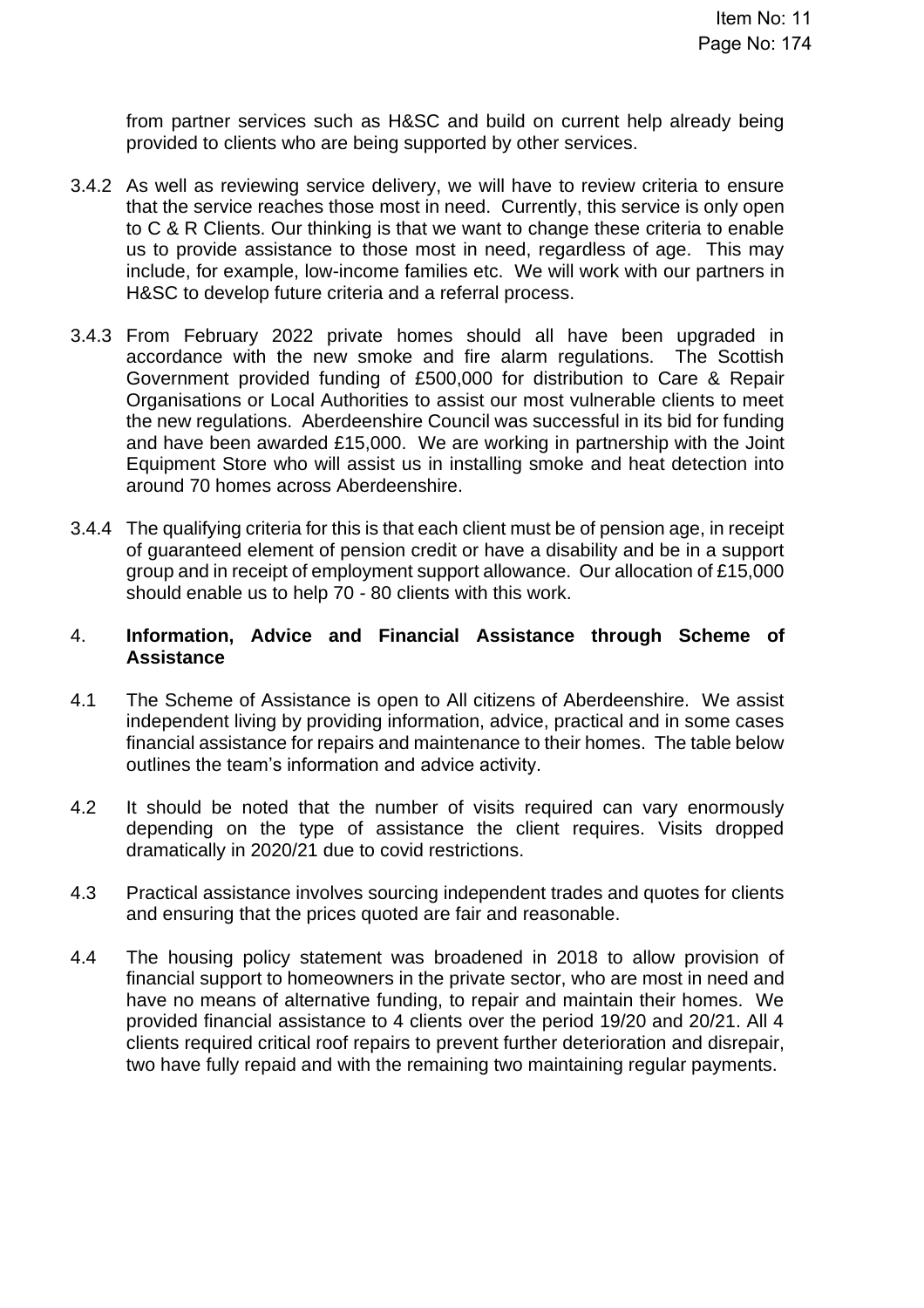

## **5. Partnership Working and Promotion of Service**

- 5.1 We have set up a Tasking and Co-ordinating Group (T&CG) where appropriate housing staff meet with colleagues in the Occupational Therapy Service to improve communication, share experience and knowledge and trouble shoot. The forum focusses on complex cases or cases that have been delayed for various reasons. It has been a very useful and resourceful tool where we have been able to discuss, and problem solve issues that have arisen more quickly and effectively.
- 5.2 We also continue to work with partners through the Council's Financial Inclusion group where we continue to discuss the financial pressures our clients are experiencing and helping these clients through signposting and referring to partners for income maximisation and financial health checks. We also ensure that the signposting and referral process is in place whereby clients who could benefit from Care and Repair services are passed to us to follow up with directly.
- 5.3 The Scottish Government have recently committed to a consultation and review of the aids and adaptations guidance. The aim of the review is to standardise service provision across Local Authorities and ensure Health and Social Care Partnerships are making full use of Joint Equipment Stores and to promote good practice. We are feeding into this via our participation in policy development groups such as Care and Repair Scotland Meetings and the Scottish Housing Network.
- 5.4 The Independent Living Strategic Officer has recently re-launched the Adaptations Working Group, we actively participate in this group together with colleagues in Local Authority Housing, H&SC Occupational Therapy Service and the H&SC Joint Equipment Store and Registered Social Landlords. The group will endeavour to review our practices in line with the new Scottish Government Guidance ensuring they are streamlined, standardised, tenure neutral and in line with best practice.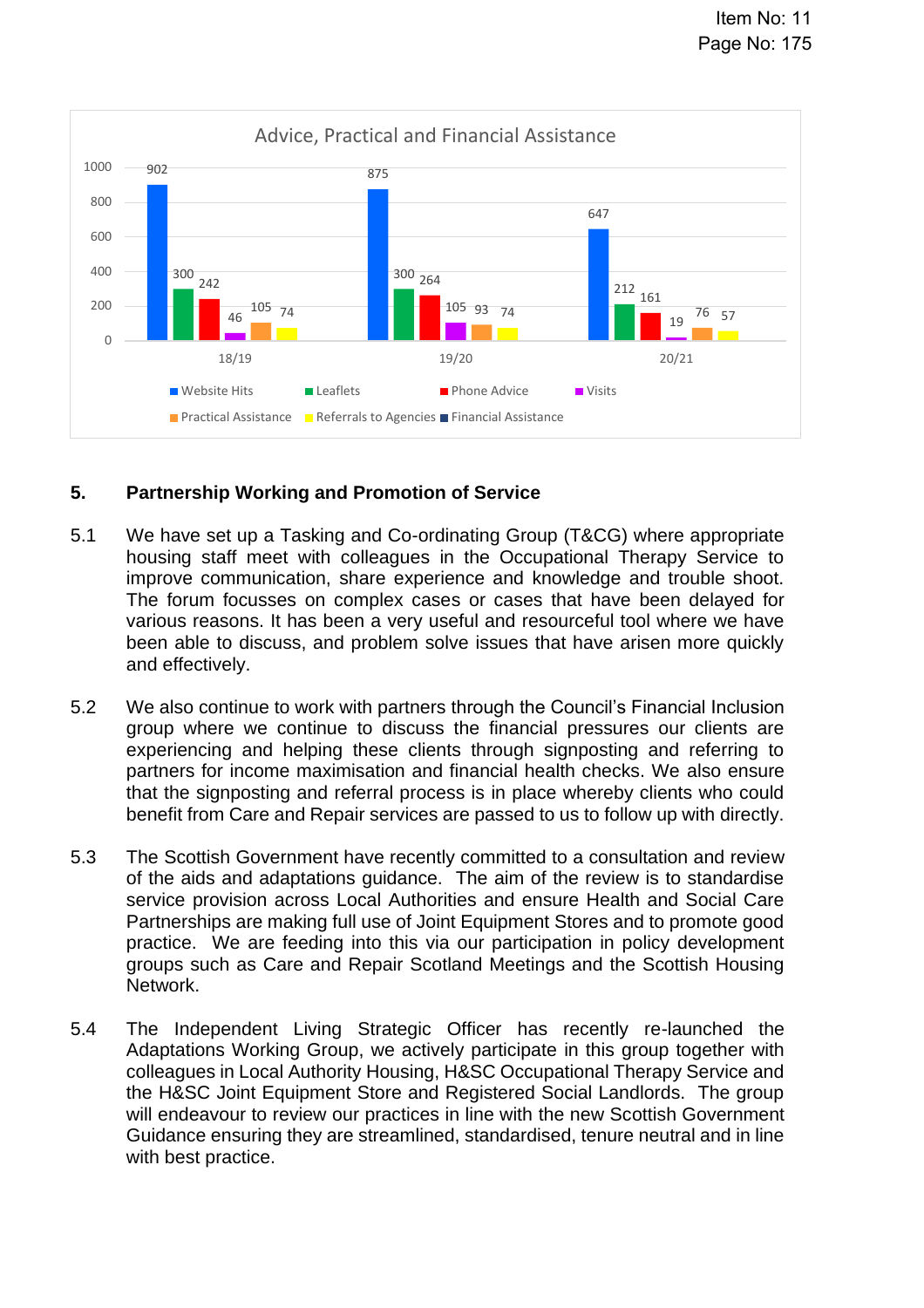- 5.5 Through the Adaptation Working Group we are working with the Occupational Therapy Service and the Joint Equipment Store to look at high value high value items of equipment with the main aim of this work is to ensure that the JES is recycling as many of the larger cost items as possible in order for the Council to retain ownership and make best use of recycling savings.
- 5.6 This includes looking at the provision of stairlifts, modular ramps, specialist baths and kitchen motorised units. From discussions at the policy working groups the thoughts are that the new standard best practice working document may well lead to additional elements having to be funded by councils which again may impact on budgets.

# **6. Client Satisfaction & Outcomes**

6.1 Listed in the table below is some of the key outcomes from our questionnaires issued in 20/21.



- 6.2 To gauge client satisfaction and outcomes we provide two separate questionnaires to our clients. One which focuses on service delivery and the other focusing on individual outcomes for the client.
- 6.3 In terms of service satisfaction, we consistently report a high level of satisfaction year on year but more notably, the outcomes questionnaire undoubtedly reveals that our clients feel more independent, they feel safer, and most importantly they able to remain living independently within their own homes.